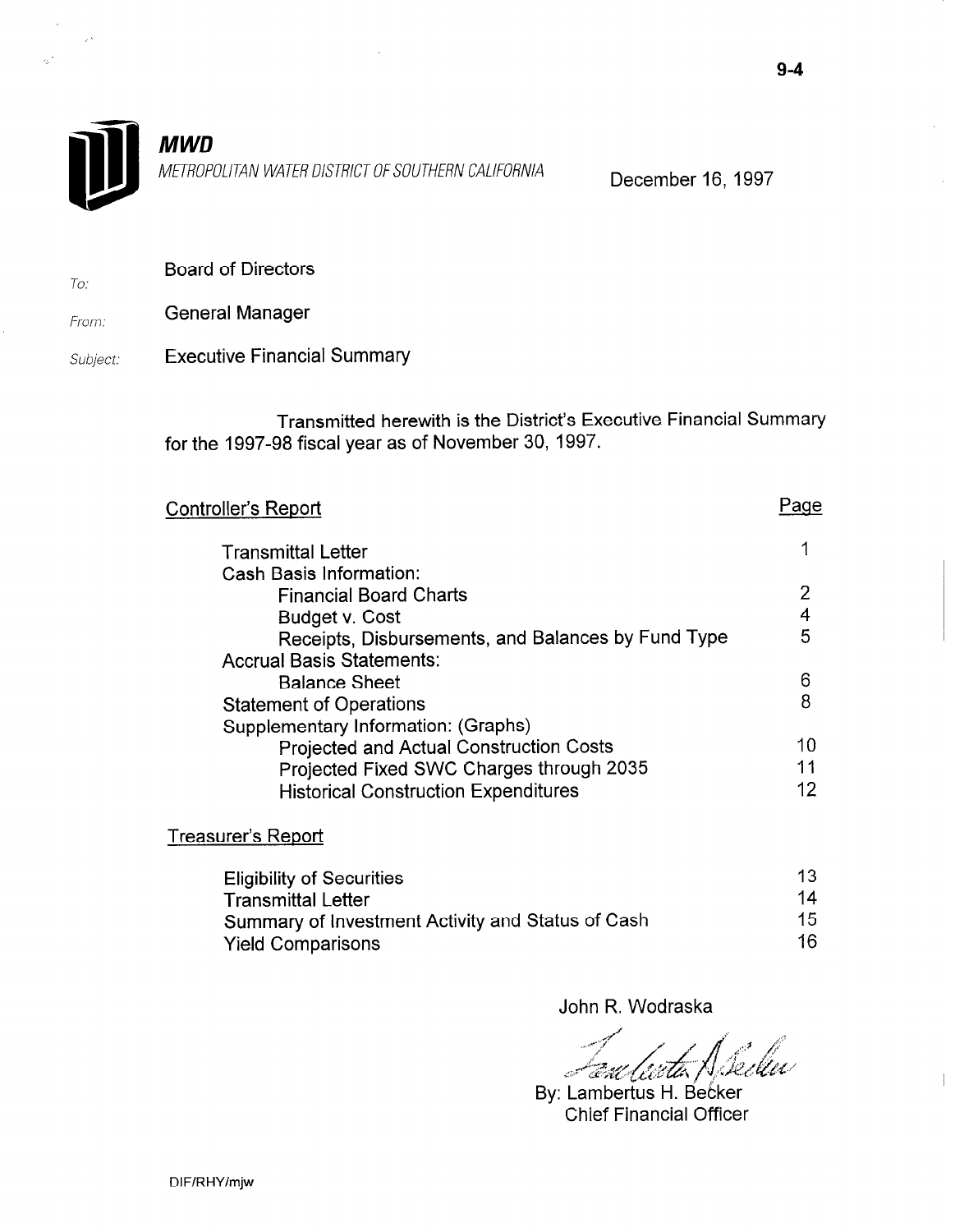

To: Board of Directors

From: General Manager

Subject: Executive Financial Summary

> Transmitted herewith is the Monthly Financial Summary as of November 30, 1997. included in the report are the following statements.

- **•** Financial Board Charts
- <sup>l</sup>Budget v. Cost Report
- **s** Statement of Receipts, Disbursements, and Balances by Fund
- **Balance Sheet**
- **Statement of Operations--Accrual Basis**
- Supplementary Information

There were no appropriations closed in the month of November 1997.

Aavrd & Junlaser

David I. Furukawa

Encl.

DIF/RHY/mjw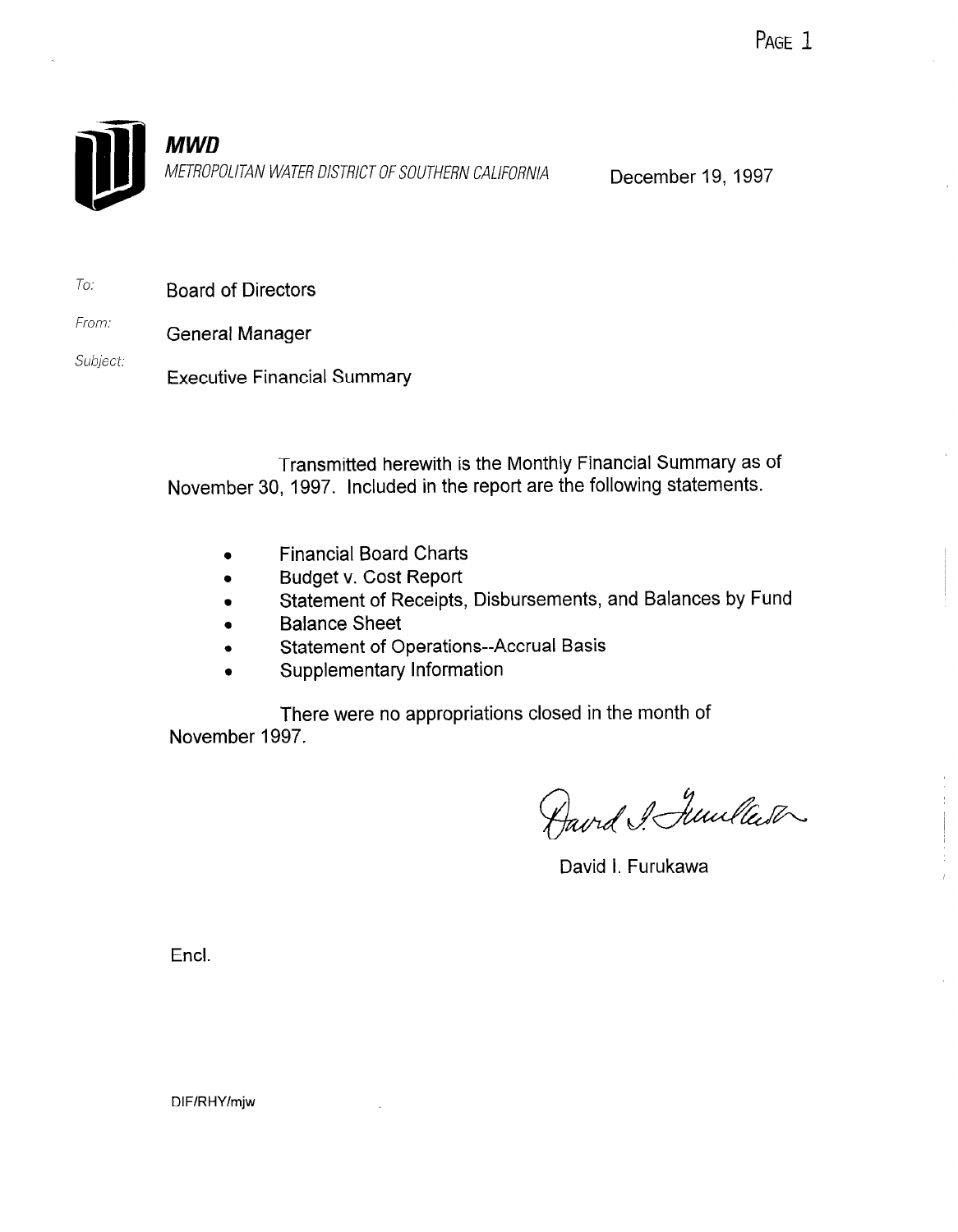

PAGE<sub>2</sub>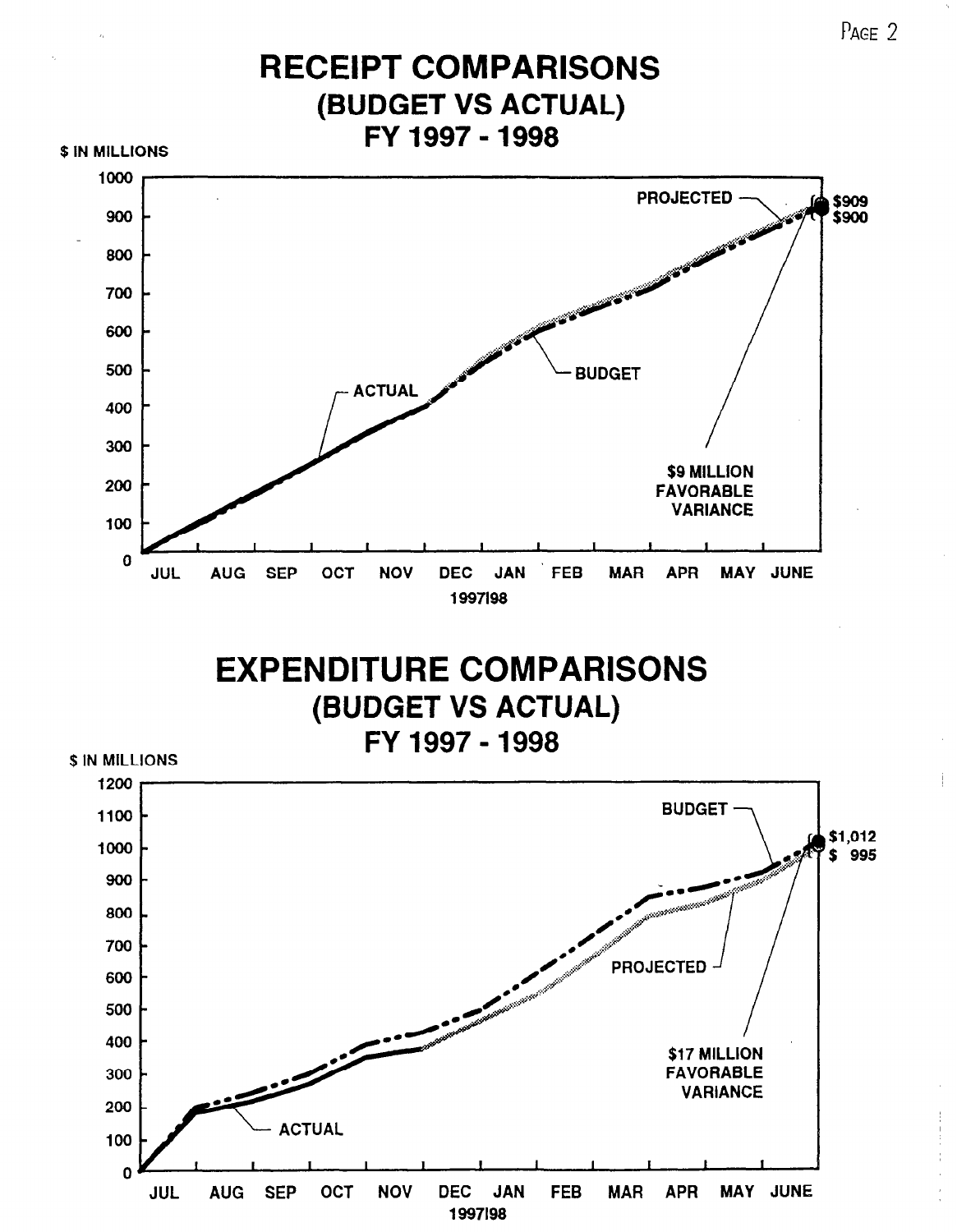# APPROPRIATIONS APPROVED TO DATE AND CONSTRUCTION FUNDS BALANCE AS OF NOVEMBER 30,1997



CASH AND INVESTMENTS AS OF NOVEMBER 30,1997

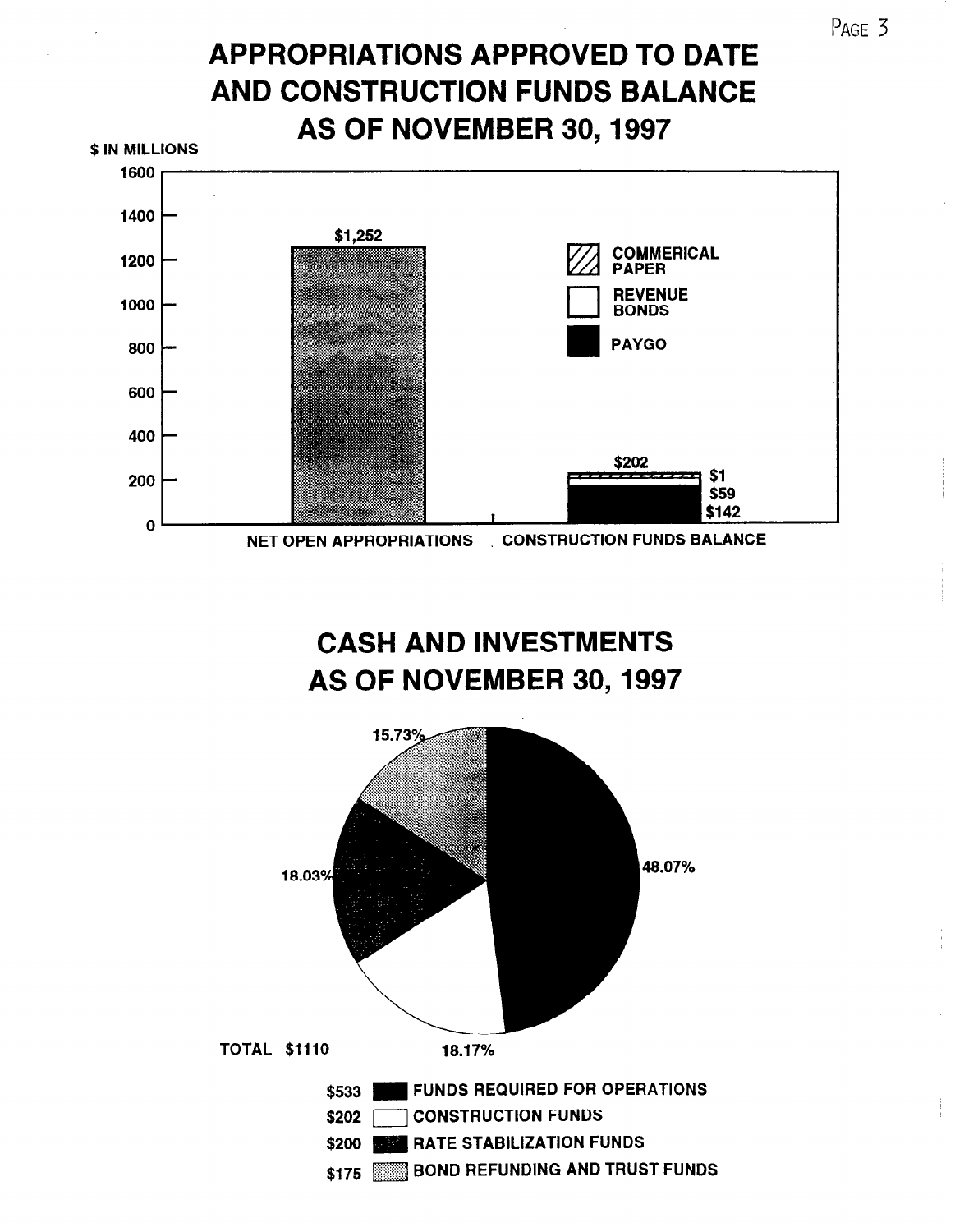PAGE 4

ř.

 $\frac{1}{1}$ 

 $\hat{\boldsymbol{\beta}}$  $\begin{array}{c} \frac{1}{2} \\ \frac{1}{2} \end{array}$  $\frac{1}{2}$  $\hat{\boldsymbol{\theta}}$ 

 $\frac{1}{2}$ 

## BUDGET VS. COST REPORT JULY I,1997 to NOVEMBER 30,1997 CASH BASIS

( \$ in Thousands )

| <b>FISCAL YEAR 1997-98</b>                                                                                                | <b>ANNUAL</b><br><b>BUDGET</b> |                                 | <b>BUDGET</b><br><b>THROUGH</b><br><b>NOV. 1997</b> | <b>ACTUAL</b><br><b>THROUGH</b><br><b>NOV. 1997</b> |               |                                 | <b>VARIANCE</b><br><b>DOLLARS</b><br>PERCENT |                            |                           |  |
|---------------------------------------------------------------------------------------------------------------------------|--------------------------------|---------------------------------|-----------------------------------------------------|-----------------------------------------------------|---------------|---------------------------------|----------------------------------------------|----------------------------|---------------------------|--|
| SOURCES OF FUNDS                                                                                                          |                                |                                 |                                                     |                                                     |               |                                 |                                              |                            |                           |  |
| <b>RECEIPTS</b>                                                                                                           |                                |                                 |                                                     |                                                     |               |                                 |                                              |                            |                           |  |
| <b>WATER SALES</b>                                                                                                        | \$                             |                                 |                                                     |                                                     |               | 676,600 \$ 331,500 \$ 330,590   | \$                                           | (910)                      | -0.3%                     |  |
| <b>TAXES</b>                                                                                                              | s                              | 84,272                          | - \$                                                | $9,806$ \$                                          |               | 9,388                           | s                                            | (418)                      | -4.3%                     |  |
| READINESS-TO-SERVE CHARGES                                                                                                | \$                             | 76,050                          | - \$                                                | $8,184$ \$                                          |               | 12,494                          | \$                                           | 4.310                      | 52.7%                     |  |
| <b>INTEREST ON INVESTMENTS</b>                                                                                            | \$                             | 44,277 \$                       |                                                     | 17,389 \$                                           |               | 17,825                          | \$                                           | 436                        | 2.5%                      |  |
| POWER RECOVERY AND MISCELLANEOUS                                                                                          | \$                             | 15,684                          | - \$                                                | 8,538 \$                                            |               | 7,476                           | \$                                           | (1,062)                    | $-12.4%$                  |  |
| <b>BUSINESS DEVELOPMENT</b>                                                                                               | \$.                            | $3,545$ \$                      |                                                     | 1,488 \$                                            |               | $\sim$                          | \$                                           | (1, 488)                   | -100.0%                   |  |
| <b>TOTAL RECEIPTS</b>                                                                                                     | \$                             | 900,428                         |                                                     |                                                     |               | \$ 376,906 \$ 377,773           | \$                                           | 867                        | 0.2%                      |  |
| USE OF STABILIZATION FUNDS (1)<br>USE OF PRIOR YEAR PAYG FUNDS<br>USE OF DEBT PROCEEDS FOR CONSTRUCTION                   | \$<br>s                        | 72,955<br>50,000<br>496,834     | - \$                                                | 50,000 \$                                           |               | 19,770<br>\$ 214,151 \$ 192,698 | Ş.<br>\$.                                    | (30, 230)<br>(21, 454)     | -60.5%<br>$-10.0%$        |  |
| TOTAL SOURCES OF FUNDS                                                                                                    |                                | \$1,520,218 \$641,057 \$590,241 |                                                     |                                                     |               |                                 |                                              | \$ (50, 817)               | -7.9%                     |  |
| <b>USES OF FUNDS</b>                                                                                                      |                                |                                 |                                                     |                                                     |               |                                 |                                              |                            |                           |  |
| <b>EXPENDITURES</b>                                                                                                       |                                |                                 |                                                     |                                                     |               |                                 |                                              |                            |                           |  |
| STATE WATER CONTRACT                                                                                                      | s                              | 288,320                         |                                                     |                                                     |               | \$ 138,019 \$ 135,446           | \$.                                          | 2,573                      | 1.9%                      |  |
| WATER TRANSFERS \ OPTIONS                                                                                                 | s                              | 21,800                          | -\$                                                 | $4,033$ \$                                          |               | 4,033                           | \$                                           | 0                          | 0.0%                      |  |
| COLORADO RIVER SUPPLIES                                                                                                   | s                              | 28,691                          | - \$                                                | $10,468$ \$                                         |               | 13,803                          | \$                                           | (3,335)                    | -31.9%                    |  |
| MWD CAPITAL CONSTRUCTION FINANCING PROGRAM<br>DEBT SERVICE<br>PAYG FUND CONSTRUCTION<br>HEADQUARTERS BUILDING & OTHER (2) | s<br>\$<br>\$.                 | 204,571 \$<br>140,000<br>54,437 | - 5<br>- S                                          | $90,304$ \$<br>59,314 \$<br>22.682 \$               |               | 92,244<br>19,770<br>14,620      | s<br>s<br>\$.                                | (1,940)<br>39,544<br>8,062 | $-2.1%$<br>66.7%<br>35.5% |  |
| MWD O&M and OPERATING EQUIPMENT                                                                                           | s                              | 223,616                         | - 5                                                 | 93,706 \$                                           |               | 86.506                          | s                                            | 7,200                      | 7.7%                      |  |
| <b>BUSINESS DEVELOPMENT</b>                                                                                               | \$                             | $3,255$ \$                      |                                                     | 1,366 \$                                            |               |                                 | \$                                           | 1,366                      | 100.0%                    |  |
| PERS UNFUNDED LIABILITY PAYMENT                                                                                           | \$.                            | 32,000 \$                       |                                                     |                                                     | $\mathcal{L}$ |                                 | \$.                                          |                            |                           |  |
| LOCAL RESOURCES PROGRAM - NET                                                                                             | \$                             | 15,193                          | -Ş                                                  | 6,378 \$                                            |               | 5,901                           | \$.                                          | 477                        | 7.5%                      |  |
| <b>SUBTOTAL</b>                                                                                                           | \$                             | 1,011,883                       |                                                     | $$426,271$ $$$                                      |               | 372,323                         | s                                            | 53,948                     |                           |  |
| DEBT-FINANCED CONSTRUCTION EXPENDITURES                                                                                   | s                              |                                 |                                                     | 496,834 \$ 214,151                                  |               | \$192,698                       | \$                                           | 21,454                     | 10.0%                     |  |
| TOTAL EXPENDITURES                                                                                                        |                                | \$1,508,717                     |                                                     | \$640,422\$565,020                                  |               |                                 | \$                                           | 75,402                     | 11.8%                     |  |
| WATER TRANSFER DEPOSITS (3)<br>ADJUSTMENTS IN RESERVES (1)                                                                | \$<br>\$                       | 2,200<br>9,301                  |                                                     |                                                     |               |                                 |                                              |                            | $\blacksquare$            |  |
| TOTAL USE OF FUNDS                                                                                                        |                                | \$1,520,218                     |                                                     |                                                     |               | \$ 640,422 \$ 565,020           | Ş.                                           | 75,402                     | 11.8%                     |  |
| Net Sources / (Uses) of Funds                                                                                             | \$                             | ٥                               | \$                                                  | 635 \$                                              |               | $25,220$   \$                   |                                              | 24,585                     | $-3872.3%$                |  |

Note. Trust Account Transactions are not reflected in this report. Minor differences are due to rounding.

(  $1$  )  $\,$  Actual amounts to be determined at end of fiscal year.

 $(2)$  Other includes cash activity in the General Fund for reimbursable projects.

(3) Deposit to the Water Transfer Fund during the fiscal year net of expenditures.<br>(4) Variance explanations will be provided at the end of the second quarter of this fiscal year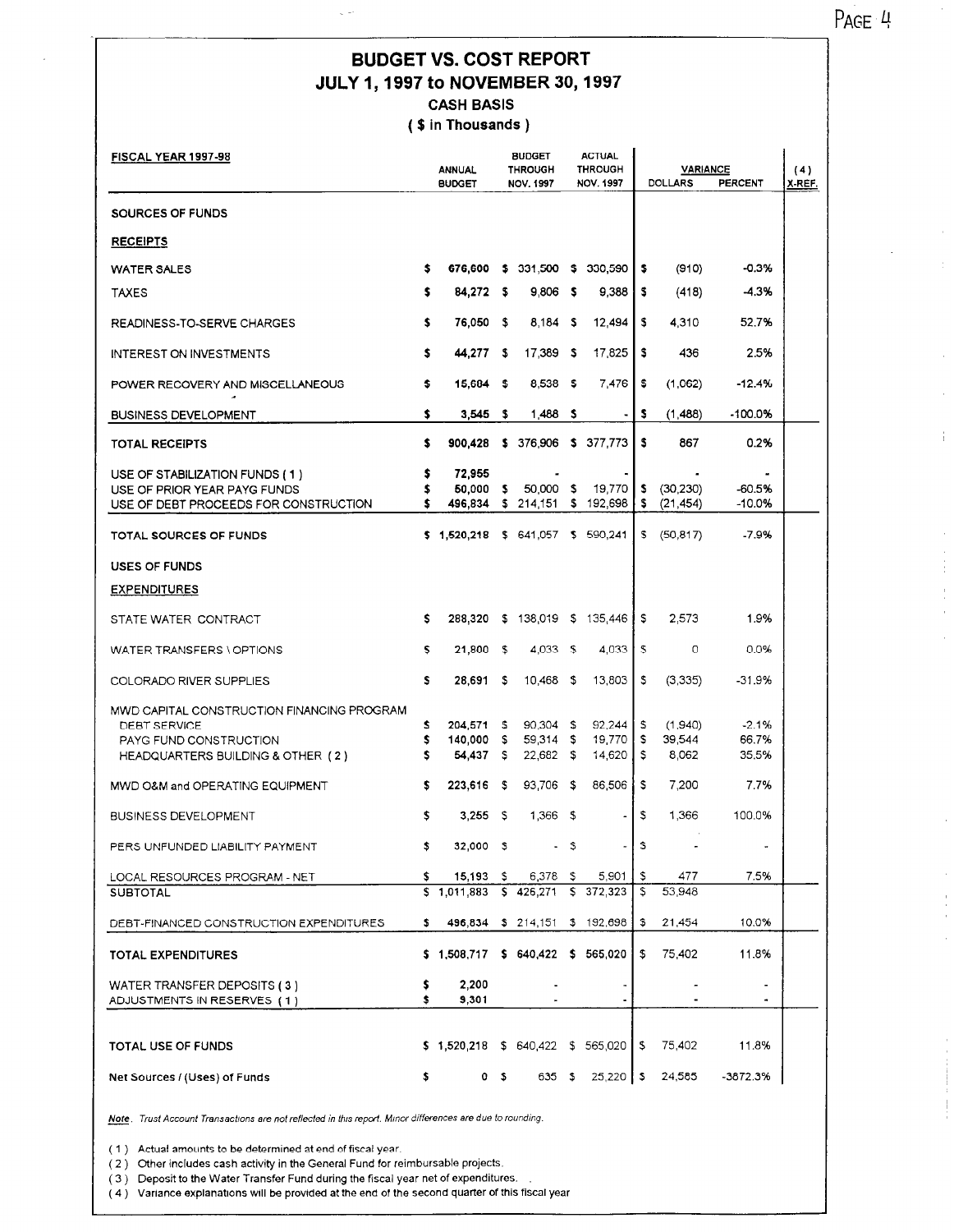#### STATEMENT OF RECEIPTS, DISBURSEMENTS AND BALANCES JULY I,1997 THROUGH NOVEMBER 30,1997 (3 in Thousands)

|                                                                 | <b>TOTAL ALL FUNDS</b> | <b>OPERATING</b><br><b>FUNDS</b> | <b>STATE CONTRACT</b><br><b>FUNDS</b> | <b>DEBT</b><br><b>SERVICE</b><br><b>FUNDS</b> | <b>RATE</b><br><b>STABILIZATION</b><br><b>FUNDS</b> | PAY-AS-YOU<br><b>GO FUND</b> | <b>REVOLVING</b><br><b>CONSTRUCTION</b><br><b>FUNDS</b> | <b>REVENUE BOND</b><br><b>CONSTRUCTION</b><br><b>FUNDS</b> | <b>COMMERCIAL</b><br><b>PAPER NOTE</b><br><b>CONSTRUCTION</b> | <b>OTHER</b><br><b>FUNDS</b> |
|-----------------------------------------------------------------|------------------------|----------------------------------|---------------------------------------|-----------------------------------------------|-----------------------------------------------------|------------------------------|---------------------------------------------------------|------------------------------------------------------------|---------------------------------------------------------------|------------------------------|
| <b>CASH AND INVESTMENT</b><br><b>BALANCES - START OF PERIOD</b> | 1.197.542 \$<br>\$     | 318.730                          | 69,593<br>$\mathbf{s}$                | 126,161<br>-\$                                | 200,000<br>-\$                                      | 159,118 \$<br>- \$           |                                                         | 146,535 \$<br>\$                                           |                                                               | 177,405<br>\$                |
| <b>RECEIPTS</b>                                                 |                        |                                  |                                       |                                               |                                                     |                              |                                                         |                                                            |                                                               |                              |
| <b>Net Tax Collections</b>                                      | 9.388                  | $^{\circ}$                       | 3,991                                 | 5.396                                         | $\Omega$                                            | 0                            | 0                                                       | o                                                          | $\Omega$                                                      | o                            |
| <b>Water Sales</b>                                              | 339,574                | 339,574                          | 0                                     | $\Omega$                                      | $\Omega$                                            | $\Omega$                     | $\Omega$                                                |                                                            | n                                                             |                              |
| Readiness-To-Serve (WSC)                                        | 12.494                 | 12,494                           | 0                                     | $\Omega$                                      |                                                     | 0                            |                                                         |                                                            |                                                               |                              |
| <b>Power Recoveries</b>                                         | 5,966                  | 5,966                            | 0                                     | $\Omega$                                      | $\Omega$                                            | 0                            |                                                         | Ω                                                          | 0                                                             |                              |
| Interest on Investments                                         | 33,898                 | 7,778                            | 1,142                                 | 1,328                                         | 4,647                                               | 2,884                        |                                                         | 4,334                                                      | 1,185                                                         | 10,602<br>$\Omega$           |
| <b>Debt Proceeds</b>                                            | 100,000                | $\Omega$                         | o                                     | $\Omega$                                      | $\Omega$                                            | $\Omega$                     |                                                         | o                                                          | 100,000                                                       | Ω                            |
| Reimbursements                                                  | 11,399                 | 3,459                            | 0                                     | $\Omega$                                      |                                                     | 2,903                        | n                                                       | 4,959<br>$\Omega$                                          | 78<br>$\Omega$                                                | $\Omega$                     |
| <b>Other Collections</b>                                        | 1,510                  | 1,510                            | O                                     | $\Omega$                                      | $\Omega$                                            | $\Omega$                     | 0                                                       |                                                            |                                                               |                              |
| <b>TOTAL RECEIPTS</b>                                           | 514,229                | 370,781                          | 5,133                                 | 6,724                                         | 4.647                                               | 5,787                        | 0                                                       | 9,292                                                      | 101,263                                                       | 10,602                       |
| <b>INTER-FUND TRANSACTIONS</b>                                  |                        |                                  |                                       |                                               |                                                     |                              |                                                         |                                                            |                                                               |                              |
| Inter-Fund Transfers                                            | $\mathbf 0$            | (90, 290)                        | 48,000                                | 54,346                                        | (4,637)                                             | 0                            | $\mathbf 0$                                             | 0                                                          | ٥                                                             | (7, 420)                     |
| TOTAL INTER-FUND TRANSACTIONS                                   | $\mathbf 0$            | (90, 290)                        | 48,000                                | 54,346                                        | (4,637)                                             | 0                            | 0                                                       | $\mathbf 0$                                                | 0                                                             | (7, 420)                     |
| <b>DISBURSEMENTS - NET</b>                                      |                        |                                  |                                       |                                               |                                                     |                              |                                                         |                                                            |                                                               |                              |
| <b>Operations &amp; Maintenance</b>                             | 99.418                 | 99,418                           | 0                                     | $\Omega$                                      | $\Omega$                                            | $\Omega$                     | $\Omega$                                                | 0                                                          | 0                                                             | $\Omega$                     |
| <b>Operating Equipment</b>                                      | 2.051                  | 2,051                            | $\mathbf 0$                           | $\Omega$                                      | $\Omega$                                            | $\Omega$                     | $\Omega$                                                | $\Omega$                                                   | Ω                                                             | $\Omega$                     |
| <b>Operating Supplies Inventory</b>                             | (234)                  | (234)                            | $\Omega$                              | $\Omega$                                      | $\Omega$                                            | $\Omega$                     |                                                         | $\Omega$                                                   |                                                               |                              |
| <b>Undistributed Payroll (Net)</b>                              | 8.612                  | 8,612                            | $\Omega$                              | $\Omega$                                      |                                                     | $\Omega$                     |                                                         | $\Omega$                                                   | Ω                                                             |                              |
| Construction                                                    | 237,925                | 17,518                           | $\Omega$                              | $\Omega$                                      | $\Omega$                                            | 22,673                       |                                                         | 97,140                                                     | 100,594<br>$\Omega$                                           |                              |
| <b>DWR</b> - Capital Payments                                   | 73,174                 | $\Omega$                         | 73,174                                | $\Omega$                                      |                                                     | $\Omega$                     |                                                         | Ω                                                          |                                                               |                              |
| DWR - Minimum O&M                                               | 44.614                 | 44.614                           | 0                                     | $\Omega$                                      |                                                     | $\Omega$<br>$\Omega$         |                                                         |                                                            |                                                               |                              |
| <b>Off Aqueduct Facilities</b>                                  | 23,825                 | 11.846                           | 11,978                                | $\Omega$<br>$\Omega$                          |                                                     | Ω                            |                                                         |                                                            |                                                               |                              |
| <b>CRA - Power</b>                                              | 8,922                  | 8,922                            | 0<br>$\Omega$                         | $\Omega$                                      |                                                     | Ω                            |                                                         |                                                            |                                                               |                              |
| <b>SWC - Variable Power</b>                                     | 6,334                  | 6,334                            |                                       | $\Omega$                                      |                                                     | $\Omega$                     |                                                         |                                                            |                                                               |                              |
| <b>SWC - Credit</b><br>DWR - Water Bank/Transfer/Options        | (12, 501)              | (3,532)<br>4,033                 | (8,969)<br>$\Omega$                   | $\Omega$                                      |                                                     | n                            |                                                         |                                                            |                                                               |                              |
| To MWDOC - Allen-McColloch Ppl                                  | 4,033<br>$\Omega$      | $\Omega$                         | $\Omega$                              | $\Omega$                                      |                                                     | $\Omega$                     |                                                         |                                                            |                                                               | 0                            |
| Debt Service on MWD Bonds                                       | 96.151                 | $\Omega$                         | $\Omega$                              | 92,244                                        |                                                     | 0                            |                                                         |                                                            | Ω                                                             | 3,907                        |
| <b>Arbitrage Rebate Tax to IRS</b>                              | 0                      | $\Omega$                         | O                                     | $\Omega$                                      | ŋ                                                   | $\Omega$                     | $\Omega$                                                | o                                                          | 0                                                             | 0                            |
| Net Book Gain/Loss on Investment                                | (48)                   | (25)                             | <sub>0</sub>                          | (3)                                           | (10)                                                | (2)                          | $\Omega$                                                | <sub>0</sub>                                               | $\Omega$                                                      | (9)                          |
|                                                                 |                        |                                  |                                       |                                               |                                                     |                              |                                                         |                                                            |                                                               |                              |
| <b>TOTAL DISBURSEMENTS</b>                                      | 592,276                | 199,557                          | 76,184                                | 92,242                                        | (10)                                                | 22,671                       | 0                                                       | 97,140                                                     | 100,594<br>$\Omega$                                           | 3,898<br>0                   |
| <b>TRANSFERS TO ESCROW BANK ACCOUNT</b>                         | $\Omega$               | $\Omega$                         | O                                     | $\mathbf{o}$                                  | $\Omega$                                            | $\circ$                      | 0<br>$\Omega$                                           | 0<br>$\mathbf{o}$                                          | 0                                                             | (2, 100)                     |
| TRUST ACCT TRANSACTIONS <net></net>                             | (9,888)                | (7, 459)                         | <sup>0</sup>                          | (328)                                         | $\Omega$                                            | $\Omega$                     |                                                         |                                                            |                                                               |                              |
| <b>CASH AND INVESTMENT</b><br><b>BALANCES - END OF PERIOD</b>   | 1,109,607 \$<br>\$     | 392,204                          | -\$<br>46,542                         | 94,661<br>-\$                                 | 200,020<br>- \$                                     | 142,234 \$<br>- \$           |                                                         | 58,687 \$<br>\$                                            | 669                                                           | 174,589<br>- \$              |

Note: Due to rounding, detail and subtotals may not foot or crossfoot to subtotals and total.

 $\sim$   $\sim$   $\sim$ 

الله المستخدمات المستخدمات المستخدمات المستخدمات المستخدمات المستخدمات المستخدمات المستخدمات المستخدمات المستخدمات

PAGE  $\sqrt{2}$  $\chi$  and

 $\rightarrow$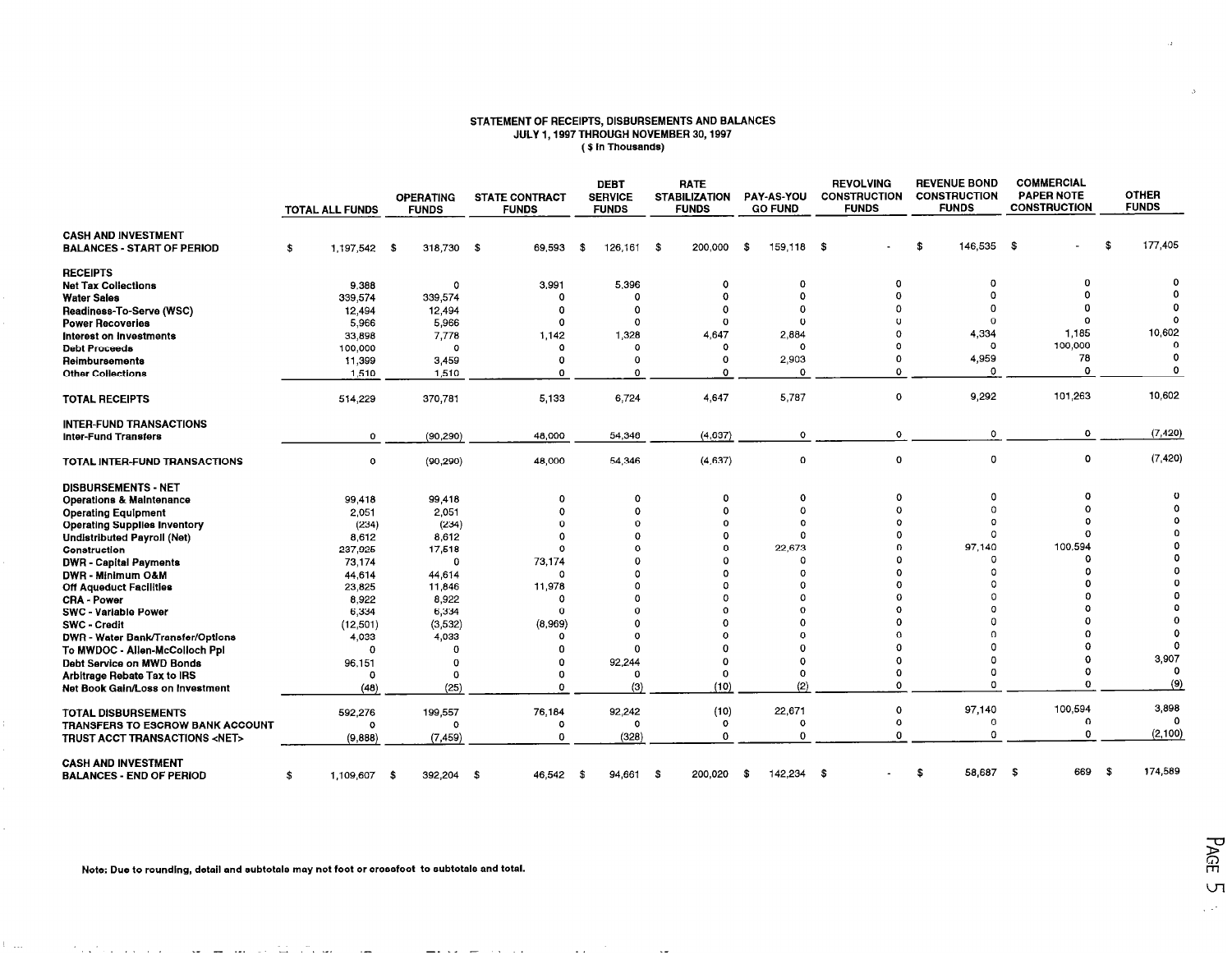### BALANCE SHEET AS OF NOVEMBER 30,1997

#### ASSETS ( \$ in Thousands)

| <b>CASH AND INVESTMENTS</b>                        |                   |
|----------------------------------------------------|-------------------|
| Operating, Construction and Other                  | \$<br>959,460     |
| <b>Held for Crossover Refunding Bonds</b>          | 138,202<br>11,945 |
| <b>Held for Future Desalination Facilities</b>     |                   |
| <b>Total Cash and Investments</b>                  | 1,109,607         |
| ACCOUNTS RECEIVABLE                                |                   |
| <b>Tax Assessments</b>                             | 78,341            |
| <b>Annexation Charges</b>                          | 17,229            |
| <b>Water Sales</b>                                 | 125,904           |
| Readiness-To-Serve (WSC)                           | 67,020            |
| Power Recoveries                                   | 1,898             |
| Interest Accrued on Investments                    | 17,451            |
| Notes Receivable                                   | 410               |
| Sundry                                             | (5, 728)          |
| <b>Total Accounts Receivable</b>                   | 302,525           |
| <b>INVENTORIES</b>                                 | 15,658            |
| OTHER ASSETS                                       |                   |
| Deferred Charges                                   | 250,541           |
| Feasibility Studies, Reimbursables, etc.           | 13,211            |
| Construction & Right of Way Deposits               | 2.791             |
| <b>Total Other Assets</b>                          | 266,542           |
| PROPERTY, PLANT AND EQUIPMENT                      |                   |
| Land, Easements & Right of Way                     | 430,396           |
| <b>Completed Features</b>                          | 1,951,700         |
| Work in Progress                                   | 2,013,861         |
| Less: Allowance for Depreciation                   | (533, 162)        |
|                                                    |                   |
| Total Comp. Features & WIP Net of Allow. for Depr. | 3,432,399         |
| Preoperating Costs - Capitalized                   | 44,595            |
| Less: Portion Amortized                            | (19,978)          |
|                                                    |                   |
| Total Preoperating Costs Net of Amortization       | 24,617            |
| Participation Rights - State Fac.                  | 2,921,878         |
| Less: Portion Amortized                            | (1,433,589)       |
|                                                    | 1,488,289         |
| Total State Fac. Partic. Rts Net of Amort.         |                   |
| Participation Rights - Other Fac.                  | 165,769           |
| Less: Portion Amortized                            | (12.815)          |
|                                                    | 152,955           |
| Total Other Fac. Partic. Rts. Net of Amort.        |                   |
| Major Operating Equipment                          | 89,728            |
| Less: Allowance for Depreciation                   | (66, 107)         |
|                                                    | 23,621            |
| Total Major Operating Equipment Net of Depr.       |                   |
| <b>TOTAL ASSETS</b>                                | \$<br>7,246,608   |

 $\hat{\mathcal{A}}$ 

l,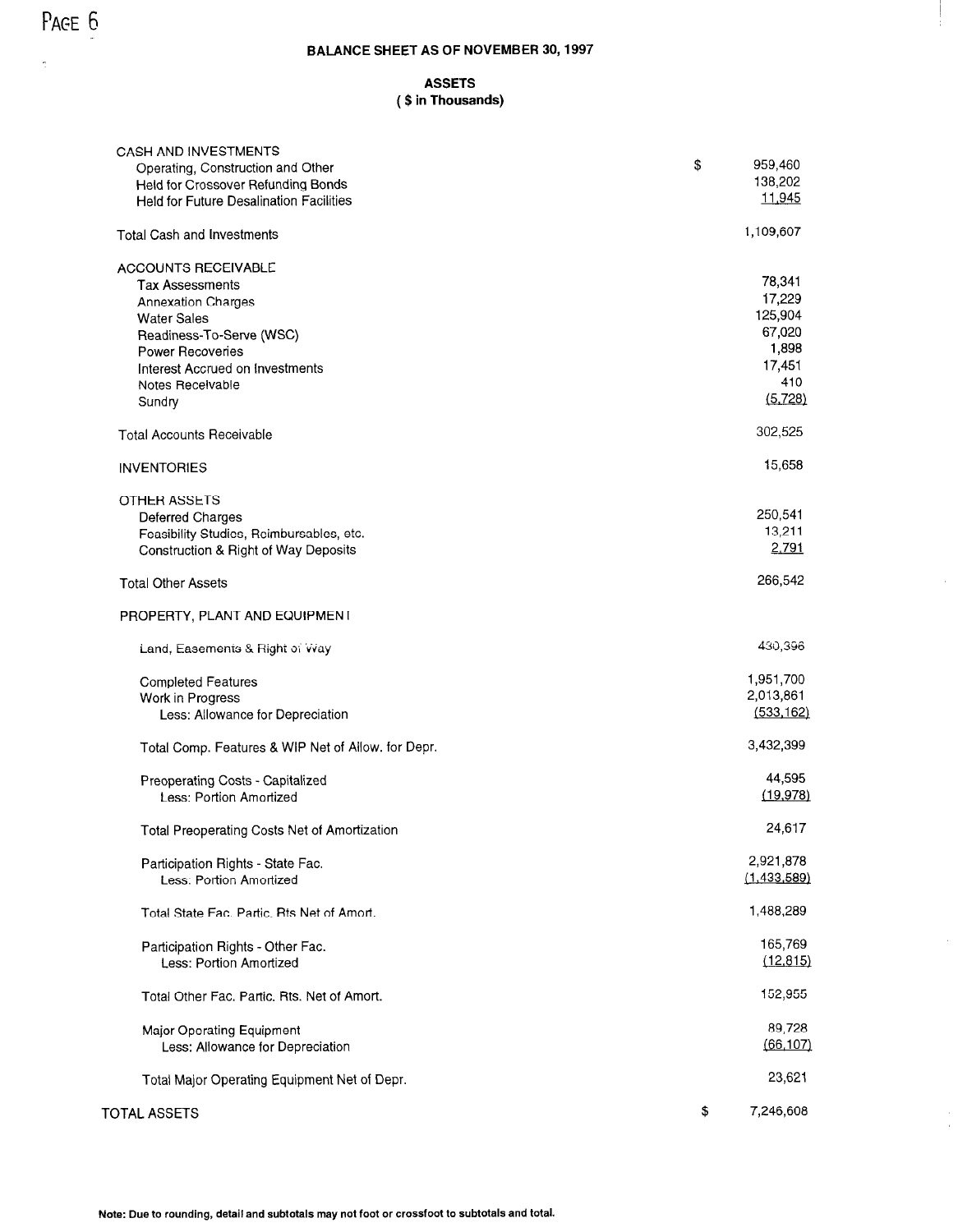$\hat{\boldsymbol{\theta}}$  $\hat{\boldsymbol{\beta}}$  $\hat{\boldsymbol{\cdot}$ 

 $\bar{1}$ 

 $\frac{1}{4}$ 

### BALANCE SHEET AS OF NOVEMBER 30,1997

#### LIABILITIES AND EQUITY ( \$ in Thousands)

#### ACCOUNTS PAYABLE & ACCRUED EXPENSE

 $\overline{z}$ 

 $\hat{\gamma}$ 

| <b>Commercial Paper Notes</b>                 | \$<br>300,000   |
|-----------------------------------------------|-----------------|
| Matured Bonds & Coupon not                    |                 |
| <b>Presented for Payments</b>                 | 605             |
| Bond Int, Accrued but not Due                 | 48,564          |
| Accrued Prem. on Called Bonds                 | (65)            |
| <b>Total Bonds</b>                            | 49,104          |
| Participation Rights - State Facilities       | 186,952         |
| State Variable and Minimum OMP&R              | 161,503         |
| Services, Material, etc.                      | 20,180          |
| <b>Compensated Absences</b>                   | 23,724          |
| <b>Trust Funds</b>                            | 24,077          |
| <b>Customer Deposits</b>                      | 10,057          |
| Total Accounts Payable & Accrued Expense      | 775,596         |
| DEFERRED INCOME                               |                 |
| Deferred Readiness-To-Serve (WSC)             | 44,362          |
| Deferred Water Sales                          | 858             |
| Deferred Tax Levies - Current Year            | 47,425          |
| PERS Employer's Credits                       | 15,632          |
| Deferred Interest                             | 0               |
| Deferred Water Bank Sales                     | $\overline{0}$  |
| <b>Total Deferred Income</b>                  | 108,278         |
| LONG TERM OBLIGATIONS                         |                 |
| Bonds & Notes Payable:                        |                 |
| 1966/69 G.O. Bonds                            | 396,065         |
| * G.O. Refunding Bonds.                       | 181,417         |
| Revenue Bonds                                 | 1,095,280       |
| * Revenue Refunding Bonds                     | 582,884         |
| <b>Crossover Refunding Bonds</b>              | 138,085         |
| Total Bonds & Notes Payable                   | 2,393,731       |
| Other Long Term Obligations:                  |                 |
| Due to MWDOC - Allen-McColloch Pipeline       | 31,826          |
| Unamortized Bond Premium                      | 2,285           |
| Unamortized Bond Discount                     | (41, 722)       |
| Employees' Deferred Compensation Payable      | 35,228          |
| Obligation for Off-Aqueduct Power Facilities  | 126,760         |
| Interest to Be Rebated to IRS                 | 737             |
| Obligation for Iron Mountain Landfill Closure | 1,945           |
| Total Other Long Term Obligations             | 157,059         |
| <b>EQUITY</b>                                 |                 |
| Contributions                                 | 35,880          |
| <b>Annexation Commitments</b>                 | 375,154         |
| <b>Other Retained Earnings</b>                | 3,217,455       |
| <b>Estimated Income</b>                       | 183,455         |
|                                               |                 |
| <b>Total Equity</b>                           | 3,811,944       |
| TOTAL LIABILITIES AND EQUITY                  | \$<br>7,246,608 |

\* Net of Deferred Loss on Early Retirement of Debt. \$2,558 8 \$ 19,801 respectively.

Note: Due to rounding, detail and subtotals may not foot or crossfoot to subtotals and total.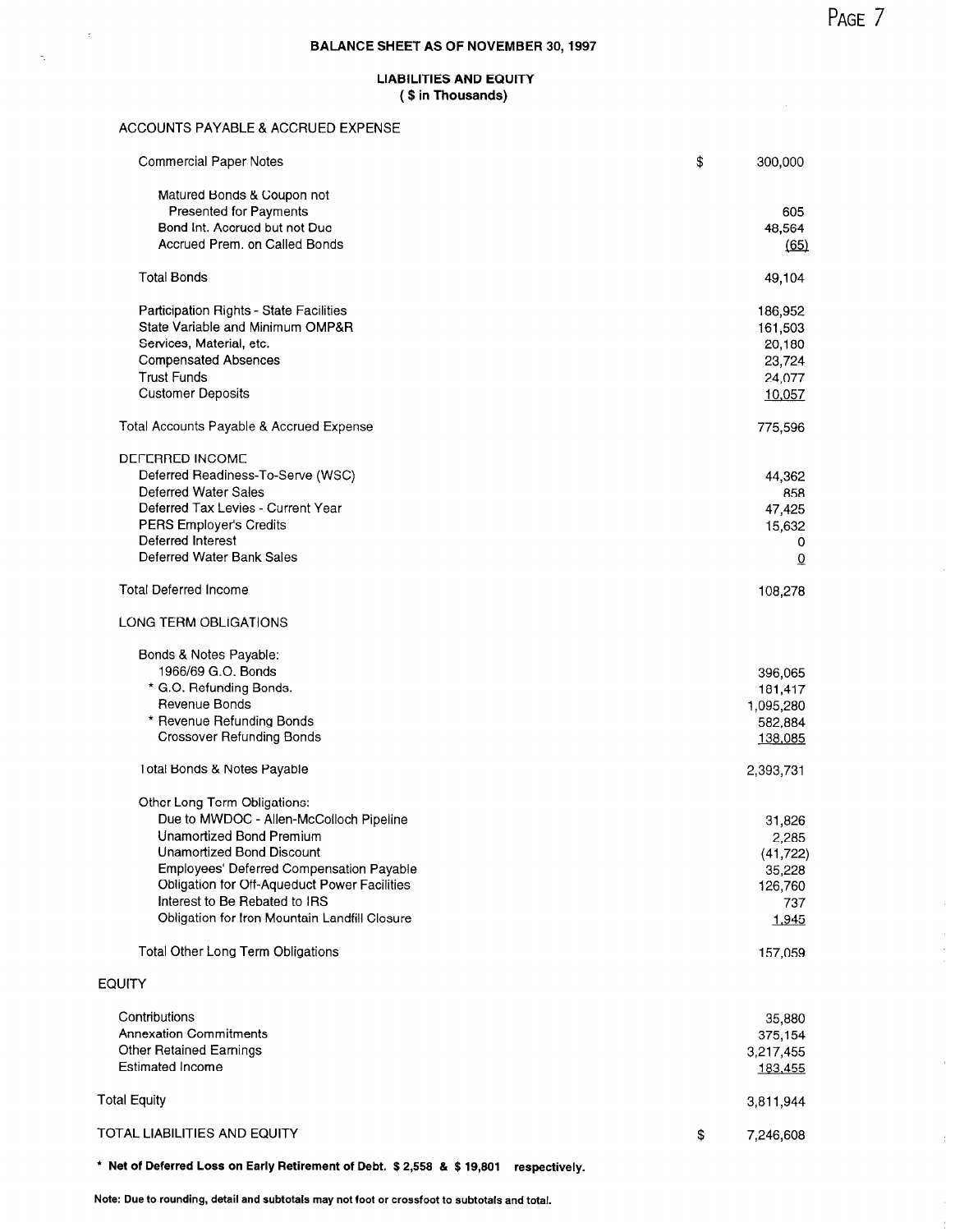#### STATEMENT OF OPERATIONS

### FISCAL YEAR THROUGH NOVEMBER 30,1997 (\$, Acre Feet and kWh in Thousands)

| <b>GROSS OPERATING INCOME</b>                                                           |                  |                |    |                            |
|-----------------------------------------------------------------------------------------|------------------|----------------|----|----------------------------|
| <b>Water Sales:</b>                                                                     | <b>Acre Feet</b> |                |    |                            |
| Treated                                                                                 | 587              | \$245,455      |    |                            |
| Untreated                                                                               | 248              | 81,323         |    |                            |
| <b>Reclaimed Water</b>                                                                  | 29               | 7,206          |    |                            |
|                                                                                         | 864              | 333,983        |    |                            |
| Readiness-To-Serve (WSC)                                                                |                  | 31,785         |    |                            |
| <b>Connection Maintenance Charge</b>                                                    |                  | 1,223          |    |                            |
| <b>Power Recoveries</b><br>130,670 kWh                                                  | $\mathcal{C}$    | 6,111          | \$ | 373,102                    |
| <b>OPERATION AND MAINTENANCE</b>                                                        |                  |                |    |                            |
| Operations                                                                              |                  | 85,139         |    |                            |
| <b>Power and Water Costs</b>                                                            |                  | 90,436         |    | 175,575                    |
| Operating Income before Amort. & Depr.                                                  |                  |                |    | 197,527                    |
| Amort. of Participation Rights                                                          |                  | 28,554         |    |                            |
| Depreciation, Plant                                                                     |                  | 18,170         |    | 46,725                     |
| Operating Income                                                                        |                  |                |    | 150,802                    |
| <b>OTHER INCOME</b>                                                                     |                  |                |    |                            |
| <b>Net Tax Revenues</b>                                                                 |                  | 33,386         |    |                            |
| Interest Earned on Investments                                                          |                  | 27,242         |    |                            |
| <b>Current Interest Levies - Annexation Commitments</b>                                 |                  | 481            |    |                            |
| <b>Property Rentals</b>                                                                 |                  | 266            |    |                            |
| Gain on Land Sales                                                                      |                  | $\blacksquare$ |    |                            |
| <b>Eamings on Escrow Accounts</b>                                                       |                  |                |    |                            |
| <b>Sundry Revenues</b>                                                                  |                  | 267            |    | 61,642                     |
| <b>INTEREST AND OTHER EXPENSE</b>                                                       |                  |                |    |                            |
| <b>Bond Interest Expense</b>                                                            |                  | 32,922         |    |                            |
| Adjustment for OAPF obligation                                                          |                  |                |    |                            |
| Arbitrage Rebate Tax                                                                    |                  |                |    |                            |
| <b>Sundry Expense</b>                                                                   |                  | 1.             |    | 32,923                     |
| Income before Annex Inc. & Prior Years' Adjust                                          |                  |                |    | 179,520                    |
| <b>ANNEXATION INCOME</b>                                                                |                  |                |    |                            |
| Levies for Uncapitalized Annexation - Principal                                         |                  | 1              |    |                            |
| New Annexations - Principal                                                             |                  | 31             |    | 32                         |
| ADJUSTMENTS OF PRIOR YEARS' POWER AND WATER COSTS<br><b>MEMBER AGENCY DISTRIBUTIONS</b> |                  |                |    | 3,903                      |
| <b>NET INCOME</b>                                                                       |                  |                | -S | 183,455                    |
| RETAINED EARNINGS AT START OF YEAR<br><b>RETAINED EARNINGS TO DATE</b>                  |                  |                |    | \$3,592,609<br>\$3.776.064 |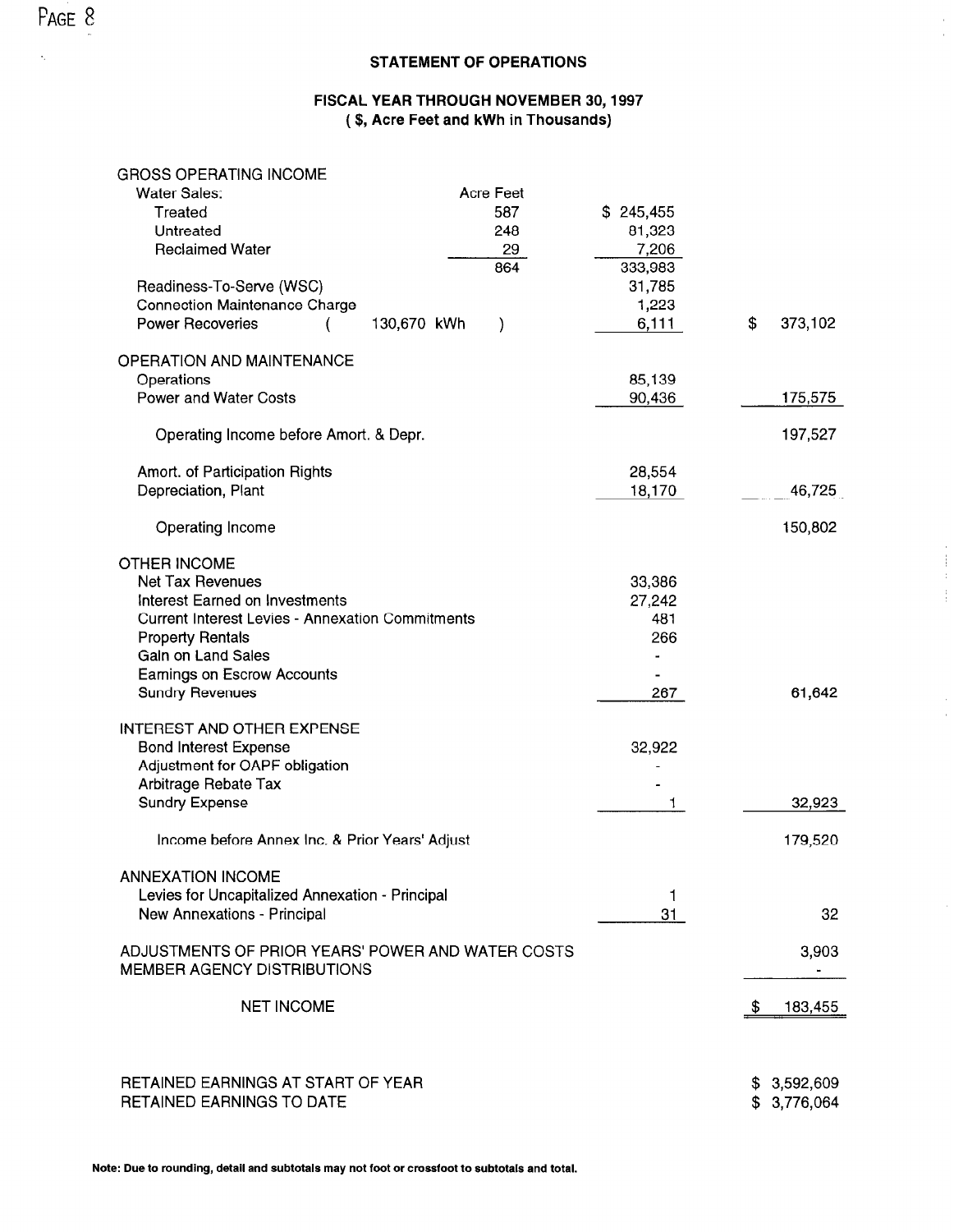#### STATEMENT OF OPERATIONS

#### FISCAL YEAR THROUGH NOVEMBER 30,1996 (\$, Acre Feet and kWh in Thousands)

#### GROSS OPERATING INCOME

 $\overline{a}$ 

| <b>Water Sales:</b>                                     | <b>Acre Feet</b> |           |               |
|---------------------------------------------------------|------------------|-----------|---------------|
| Treated                                                 | 597              | \$245,131 |               |
| Untreated                                               | 193              | 62,362    |               |
| <b>Reclaimed Water</b>                                  | 28               | 5,278     |               |
|                                                         | 818              | 312,771   |               |
| Readiness-To-Serve (WSC)                                |                  | 23,231    |               |
| <b>Connection Maintenance Charge</b>                    |                  | 1,185     |               |
| <b>Power Recoveries</b>                                 | 162,529 kWh )    | 7,215     | \$<br>344,402 |
|                                                         |                  |           |               |
| <b>OPERATION AND MAINTENANCE</b>                        |                  |           |               |
| Operations                                              |                  | 83,041    |               |
| <b>Power and Water Costs</b>                            |                  | 67,201    | 150,242       |
|                                                         |                  |           |               |
| Operating Income before Amort. & Depr.                  |                  |           | 194,161       |
|                                                         |                  |           |               |
| Amort. of Participation Rights                          |                  | 34,090    |               |
| Depreciation, Plant                                     |                  | 13,241    | 47,330        |
|                                                         |                  |           |               |
| Operating Income                                        |                  |           | 146,830       |
|                                                         |                  |           |               |
| <b>OTHER INCOME</b>                                     |                  |           |               |
| <b>Net Tax Revenues</b>                                 |                  | 32,415    |               |
| Interest Earned on Investments                          |                  | 26,687    |               |
| <b>Current Interest Levies - Annexation Commitments</b> |                  | 543       |               |
| <b>Property Rentals</b>                                 |                  | 237       |               |
|                                                         |                  |           |               |
| Gain on Land Sales                                      |                  | 8,387     |               |
| <b>Earnings on Escrow Accounts</b>                      |                  |           |               |
| <b>Sundry Revenues</b>                                  |                  | 208       | 68,477        |
|                                                         |                  |           |               |
| <b>INTEREST AND OTHER EXPENSE</b>                       |                  |           |               |
| <b>Bond Interest Expense</b>                            |                  | 23,175    |               |
| Adjustment for OAPF obligation                          |                  |           |               |
| Arbitrage Rebate Tax                                    |                  |           |               |
| <b>Sundry Expense</b>                                   |                  | 326       | 23,501        |
|                                                         |                  |           |               |
| Income before Annex Inc. & Prior Years' Adjust          |                  |           | 191,806       |
|                                                         |                  |           |               |
| <b>ANNEXATION INCOME</b>                                |                  |           |               |
| Levies for Uncapitalized Annexation - Principal         |                  | 1         |               |
| New Annexations - Principal                             |                  | 1,306     | 1,307         |
|                                                         |                  |           |               |
| ADJUSTMENTS OF PRIOR YEARS' POWER AND WATER COSTS       |                  |           | 6,111         |
|                                                         |                  |           |               |
|                                                         |                  |           |               |
| <b>NET INCOME</b>                                       |                  |           | 199,225<br>S. |
|                                                         |                  |           |               |
|                                                         |                  |           |               |
|                                                         |                  |           |               |
| RETAINED EARNINGS AT START OF YEAR                      |                  |           | \$3,327,507   |
| RETAINED EARNINGS TO DATE                               |                  |           | \$3,526,732   |

Note: Due to rounding, detail and subtotals may not foot or crossfoot to subtotals and total.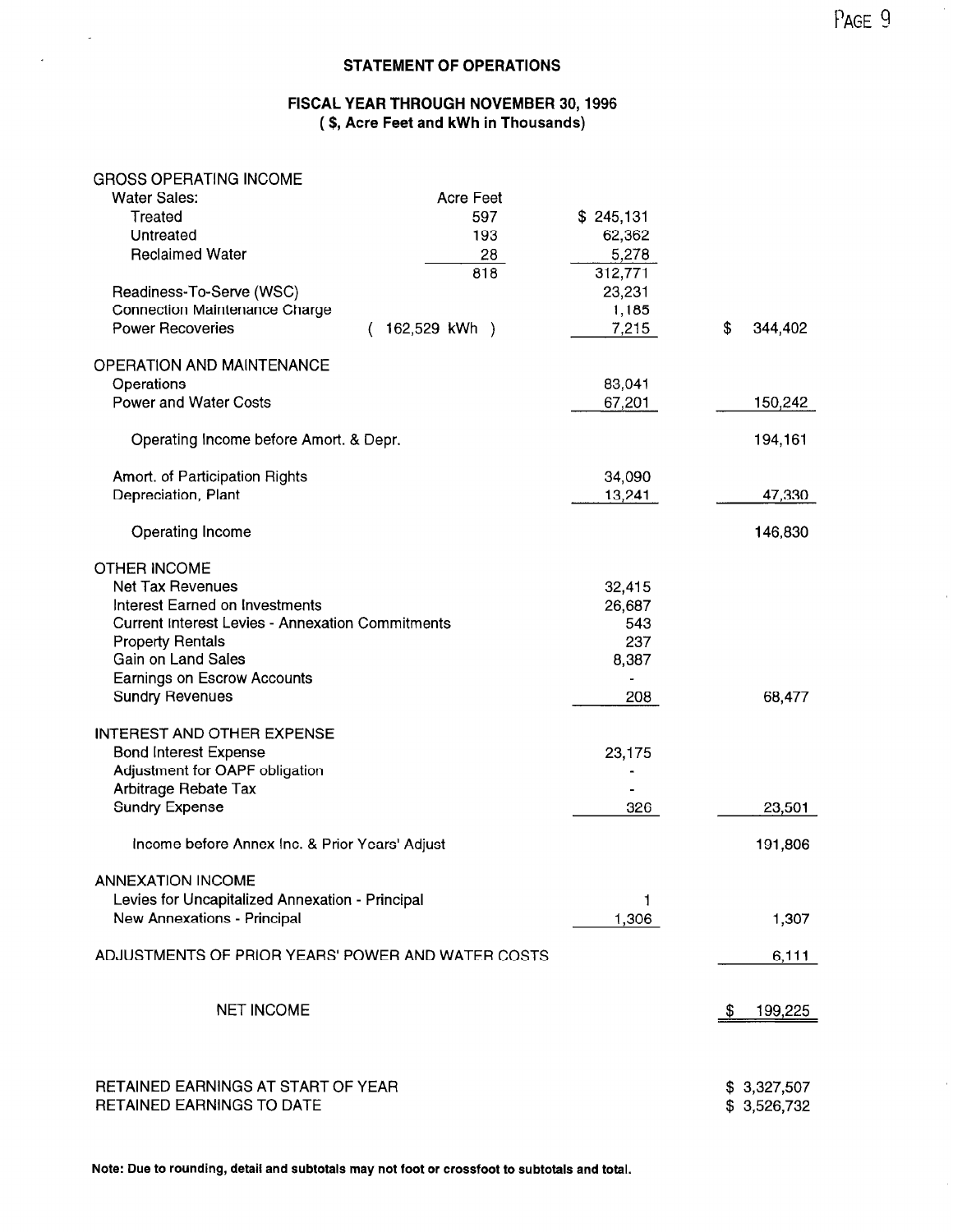# THE METROPOLITAN WATER DISTRICT OF SOUTHERN CALIFORNIA PROJECTED AND ACTUAL CONSTRUCTION COSTS (BASED ON FINAL 1997 -1998 BUDGET FORECAST)

NOVEMBER 1997

| N PROJECTED COSTS THROUGH 2010 ESCALATED AT 5%: TOTAL PROGRAM | \$3,906.6 |
|---------------------------------------------------------------|-----------|
| $\boxtimes$ EXPENDITURES TO DATE (F/Y 1997-98)                | 227.7     |
| APPROPRIATIONS APPROVED TO DATE (EN 1997-98)                  | 161.9     |



**FISCAL YEAR ENDING JUNE 30**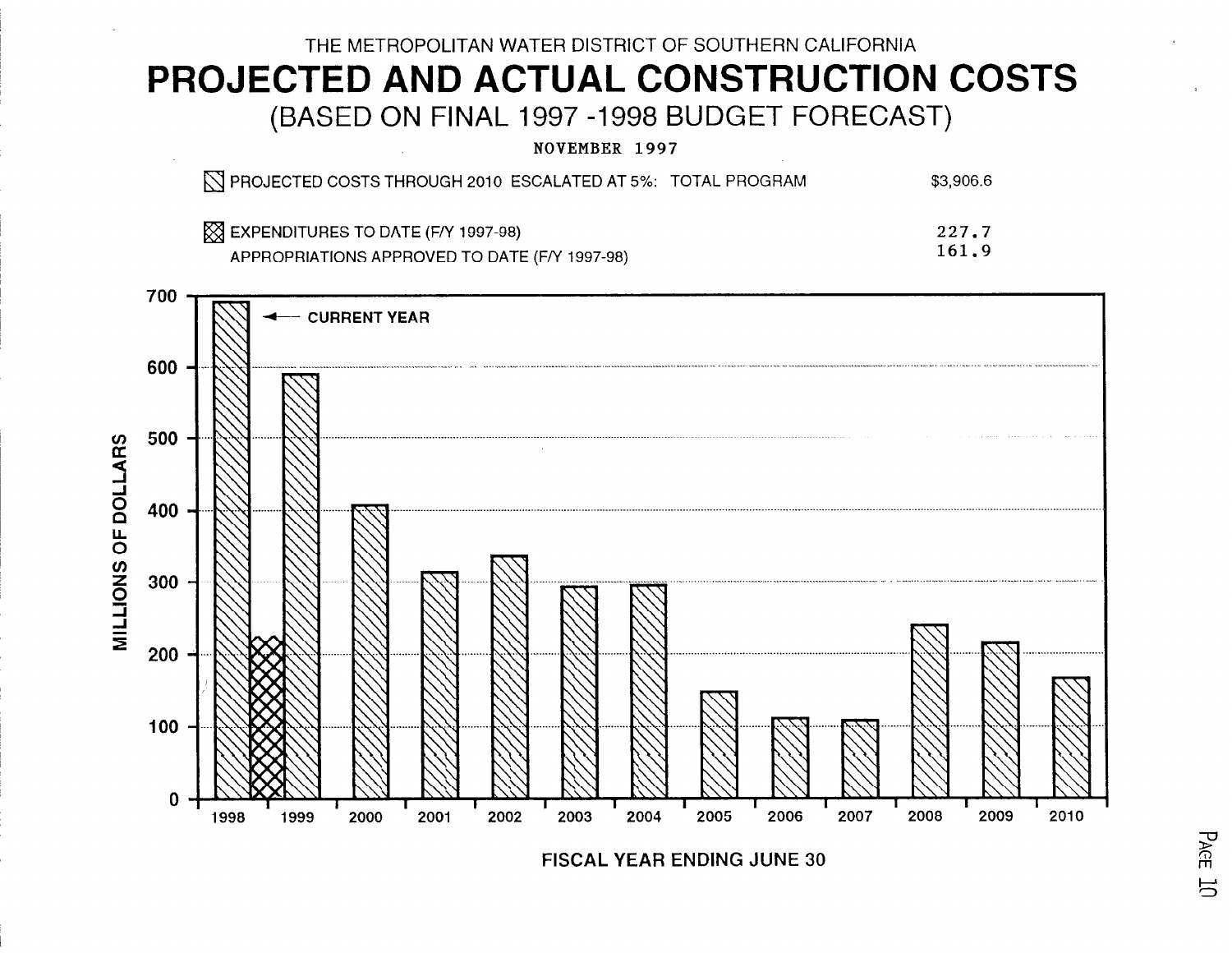# THE METROPOLITAN WATER DISTRICT OF SOUTHERN CALIFORNIA PROJECTED FIXED SWC CHARGES THROUGH 2035

|   | TRANSPORTATION                  | \$4,827 | * |
|---|---------------------------------|---------|---|
|   | OFF-AQUEDUCT                    | 1,218   |   |
|   | <b>X</b> STORAGE & CONSERVATION | 1,808   |   |
| М | REVENUE BOND SURCHARGE          | 786     |   |
|   | EAST BRANCH ENLARGEMENT         | 915     |   |
|   | )TAL                            | 9.702   |   |

FROM ATTACHMENT 3, DEPARTMENT OF WATER RESOURCES INVOICE DATED JULY 1,1997. ALL AMOUNTS IN 1997 DOLLARS. AMOUNT CHARGES ARE BASED ON ORIGINAL ENTITLEMENT OF 2,011,500 AF FOR 1998 - 2035.



PAGE  $\frac{1}{\sqrt{2}}$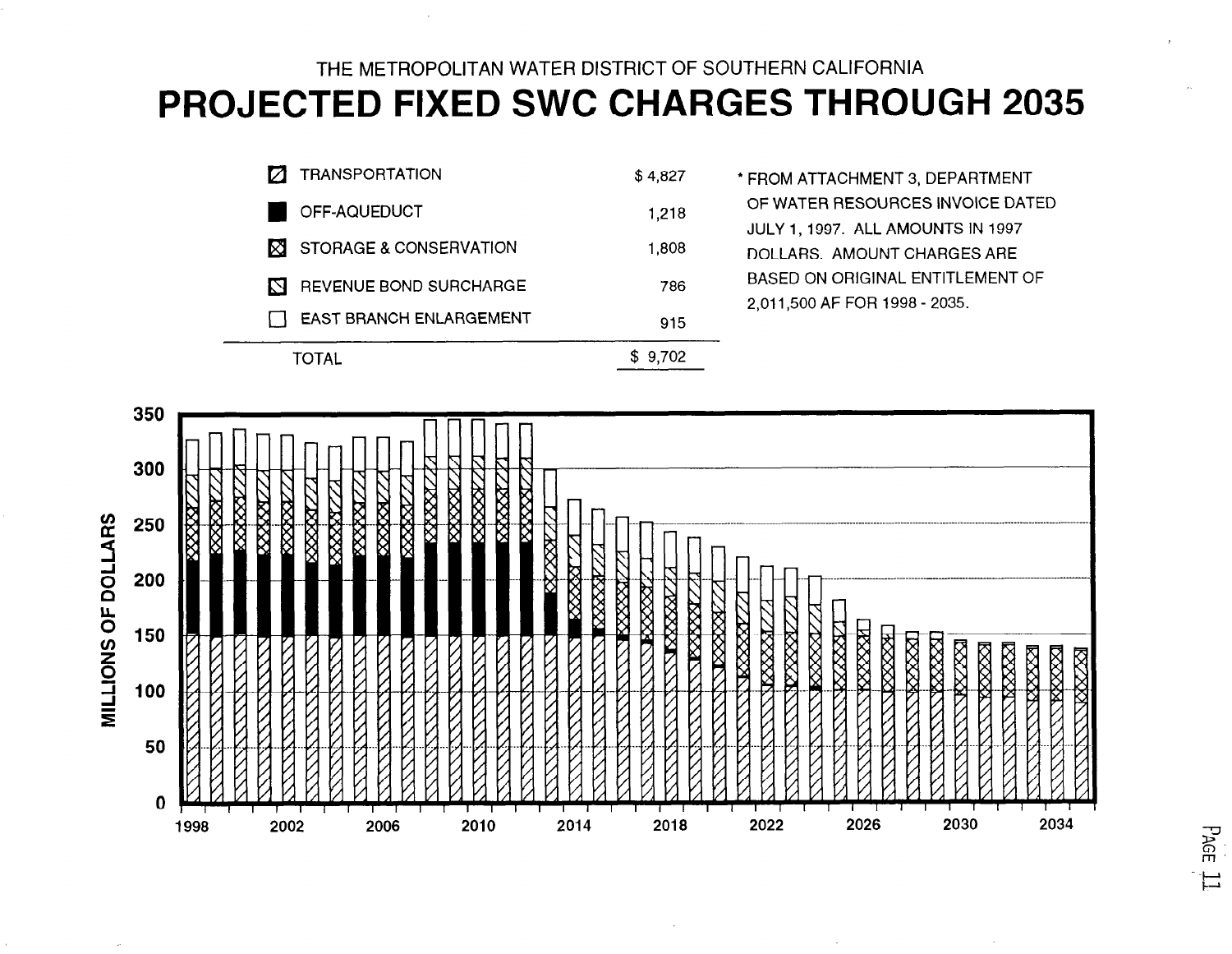# THE METROPOLITAN WATER DISTRICT OF SOUTHERN CALIFORNIA HISTORICAL CONSTRUCTION EXPENDITURES

from 7-1-66 through 6-30-97





**PAGE 12**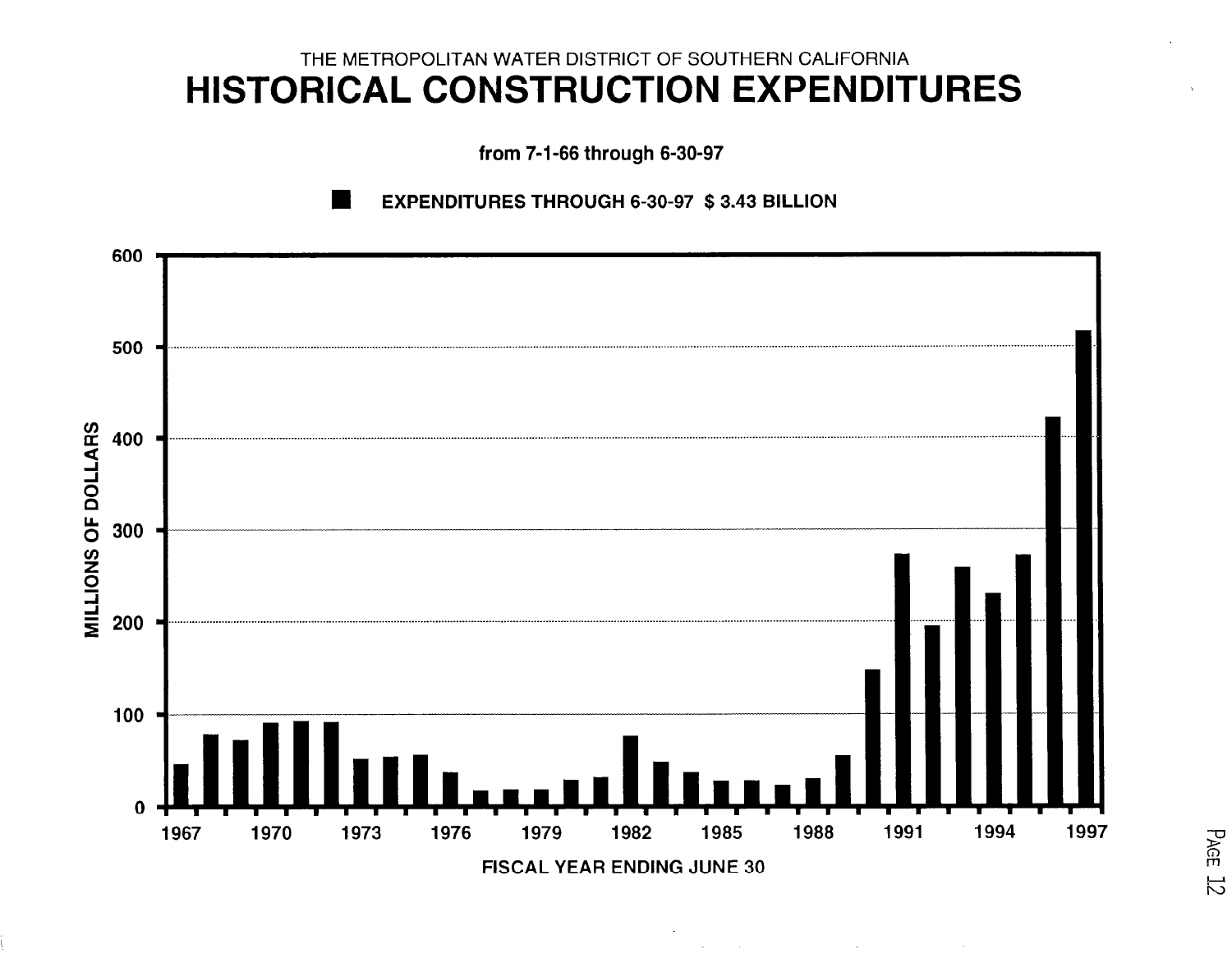

METROPOLITAN WATER DISTRICT OF SOUTHERN CALIFORNIA

December 10, 1997

Board of Directors

To: General Counsel

From: Review as to Eligibility of Securities Invested in by the Treasurer Subject: for the Month of November 1997

> Pursuant to Sections 2741(a) and 5101(b)(5) of the Administrative Code, this office has examined the Treasurer's Monthly Report to the Board for the month of November 1997 covering the investment of securities for that period. The reported forms of investment are within the eligible group of securities authorized by Section 5101(b)(2) of the Administrative Code, and as of the end of the month are within the percentage constraints specitied in that section.

N. Gregor

569.

cc: J. R. Wodraska J. K. WUULAS L. H. Becker D. I. Furukawa<br>R. N. Marumoto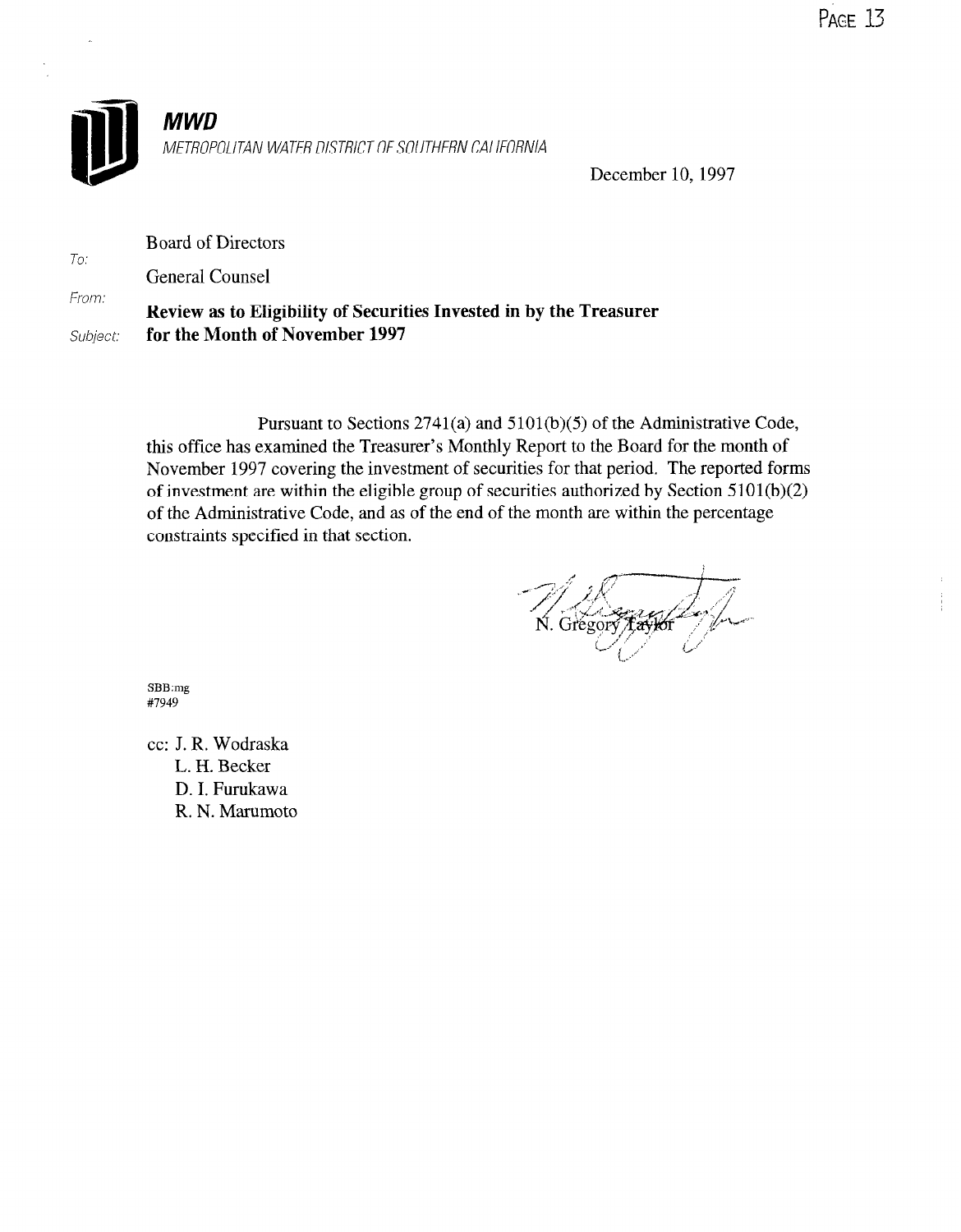

To: General Manager

From: Treasurer

Subject: Treasurer's Monthly Report - November 1997

This letter transmits a summary report of investments and cash balances and yield comparisons for the end of the current month. A detail report of investments is filed each month with the Executive Secretary. These reports are required by Section 5114 of the MWD Administrative Code. All of the investments comply with Chapter 5101 of the MWD Administrative Code and the Investment Policy dated June 10, 1997.

### Interest Earnings

| Portfolio<br>Yield<br>6.13%                           | 1 Year<br><b>Treasury Bill</b><br>5.50%                      | Month<br>\$4,793,000                                                                            | <b>Fiscal Year</b><br>to Date<br>\$25,188,000 | Weighted Average<br>Days to Maturity<br>472 |
|-------------------------------------------------------|--------------------------------------------------------------|-------------------------------------------------------------------------------------------------|-----------------------------------------------|---------------------------------------------|
| <b>Operating Funds</b><br>Debt Service Funds<br>Total | <b>State Water Contract Fund</b><br>Rate Stabilization Funds | Book Value<br>397,873,000<br>\$<br>46,542,000<br>94,621,000<br>200,019,000<br>739,055,000<br>\$ | Market Value<br>742,120,000<br>S.             | Excess of<br>Market Over Cost               |
|                                                       | <b>Construction and Trust Funds</b>                          | \$ 237,874,000<br>\$976.929.000                                                                 | 243,083,000<br>S.<br>\$985.203.000            | SS 274.000                                  |

Roger N. Marumoto

**RNM** 

**Attachments**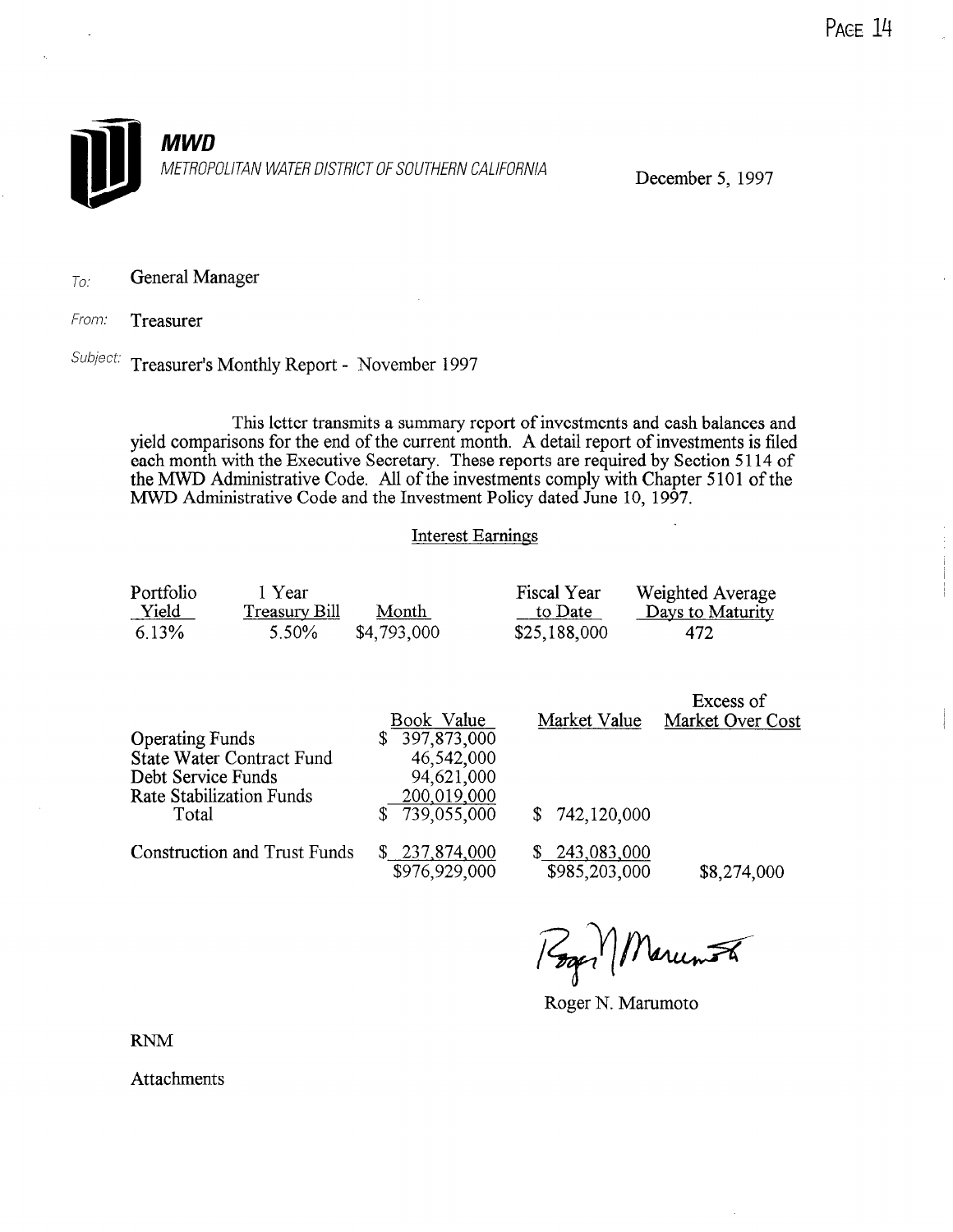### THE METROPOLITAN WATER DISTRICT OF SOUTHERN CALIFORNIA

### Summary Report of Investment Activity & Status of Cash for the Month Ending November 30, 1997 (Shown at Book Value and \$ in Thousands)

| <b>SECURITIES:</b>                                  | <b>BALANCE</b> | <b>PURCHASES</b>       | <b>SALES</b>    | <b>MATURITIES</b> | <b>BALANCE</b> | ACT.  | % of Portfolio<br><b>CODE</b> |
|-----------------------------------------------------|----------------|------------------------|-----------------|-------------------|----------------|-------|-------------------------------|
| <b>U.S. TREASURY</b>                                | \$147,312      |                        |                 | \$1,661           | \$145,651      | 14.9  | 100                           |
| <b>U.S. GUARANTEES-GNMA'S</b>                       | \$10,472       |                        |                 | \$120             | \$10,352       | 1.1   | 100                           |
| FEDERAL AGENCIES                                    | \$84,510       | \$5,230                | 22 PR           | \$10,390          | \$79,350       | 8.1   | 50                            |
| REPURCHASE AGREEMENTS                               | \$100,000      | \$2,064,721            |                 | \$2,004,721       | \$160,000      | 16.4  | 50                            |
| <b>BANKERS' ACCEPTANCES</b>                         |                | \$31,585 \$117,710     |                 | \$37,630          | \$111,665      | 11.4  | 40                            |
| <b>COMMERCIAL PAPER</b>                             | \$285,037      | \$788,807              |                 | \$868,706         | \$205,138      | 21.0  | 30                            |
| NEGOTIABLE CERTIFICATES<br>OF DEPOSIT               | المحادر        | $$102,993$ $$137,854$  |                 | \$99,999          | \$140,848      | 14.4  | 30                            |
| <b>SHARES OF BENEFICIAL</b><br><b>INTEREST</b>      | $\$0$ .        |                        |                 |                   | <b>SO</b>      | 0.0   | 15                            |
| <b>LOCAL AGENCY INVESTMENT</b><br>FUND - CALIFORNIA | \$97,387       |                        | EN SIDERBANK    | \$77,387          | \$20,000       | 2.0   |                               |
| MEDIUM TERM NOTES                                   | \$67,528       | \$33,937               |                 | \$36,826          | \$64,639       | 6.6   | 20                            |
| ASSET-BACKED SECURITIES                             | 음.<br>\$39,530 |                        | SI BIRANG SI    | \$1,741           | \$37,789       | 3.9   | 10                            |
| MUNICIPAL BONDS                                     | \$1.497        |                        |                 |                   | \$1,497        | 0.2   |                               |
| <b>SUBTOTAL</b>                                     | \$967,851      | \$3,148,259            | \$0             | \$3,139,181       | \$976,929      | 100.0 |                               |
| CASH:                                               |                |                        |                 |                   |                |       |                               |
| DEMAND ACCOUNTS                                     | \$405          | \$4,060                |                 |                   | \$4,465        |       |                               |
| PETTY CASH                                          | $\sim$ \$10.   |                        |                 |                   |                |       | (A)                           |
| LESS OVERNIGHT INVEST.                              |                | $($ \$5,932) (\$4,068) |                 |                   | (\$10,000)     |       | (B)                           |
| <b>SUBTOTAL</b>                                     | (\$5,517)      | (S8)                   | $$0$$           | \$0               | (\$5,525)      |       |                               |
| <b>TOTAL</b>                                        | \$962,334      | \$3,148,251            | $\overline{30}$ | \$3139181         | \$971.404      |       |                               |

A) Petty Cash, \$10,000

ú

B) Includes investment of outstanding checks.

Note: Sales and Purchases may contain internal transfers.

Note: Excludes \$138,202,302 in cash and securites held in escrow for the District's crossover refunding bonds.